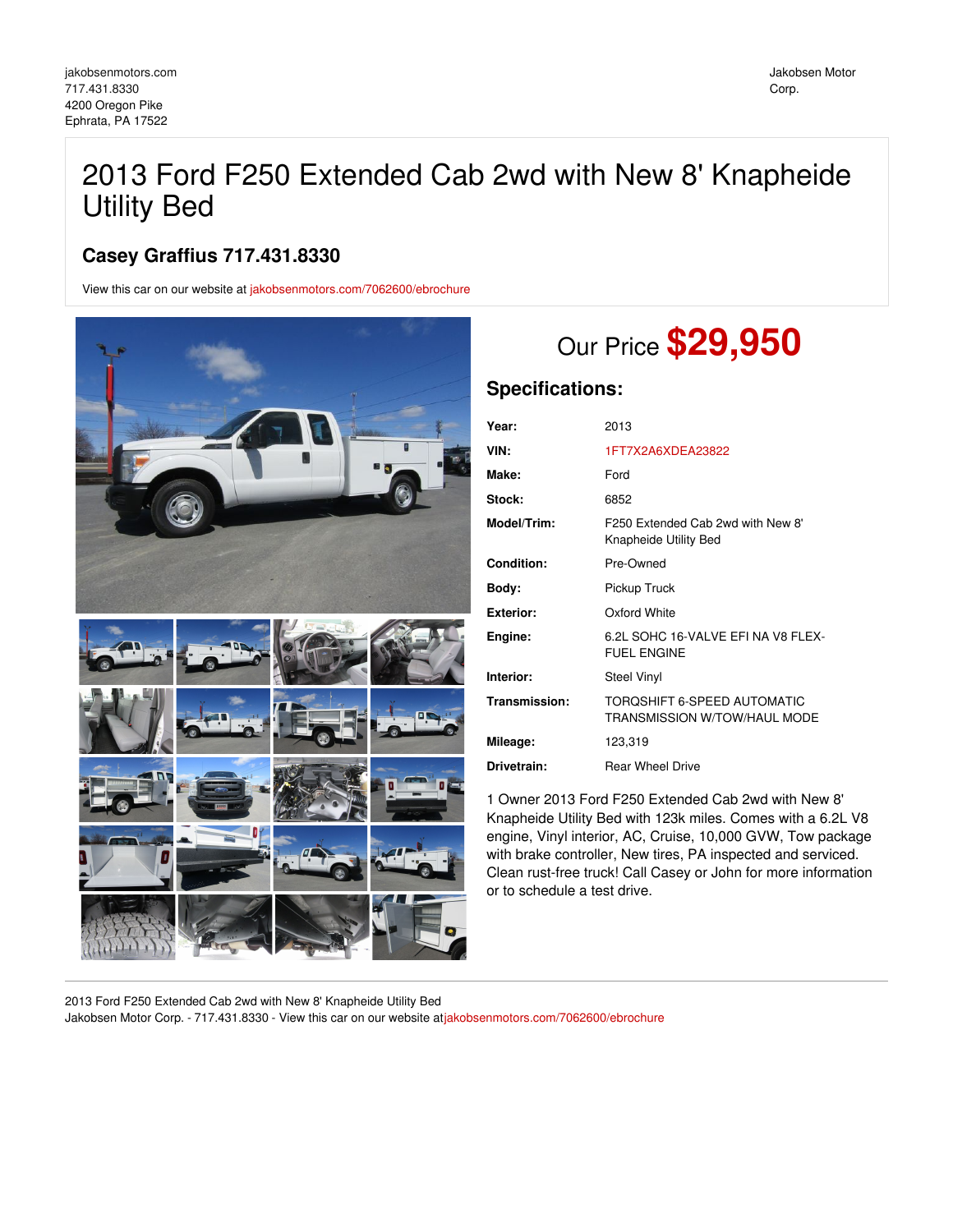

2013 Ford F250 Extended Cab 2wd with New 8' Knapheide Utility Bed Jakobsen Motor Corp. - 717.431.8330 - View this car on our website at[jakobsenmotors.com/7062600/ebrochure](https://jakobsenmotors.com/vehicle/7062600/2013-ford-f250-extended-cab-2wd-with-new-8-knapheide-utility-bed-ephrata-pa-17522/7062600/ebrochure)

## **Installed Options**

#### **Interior**

- (2) aux pwr outlets in instrument panel (4) air registers w/positive shut-off
- 3-blink lane change signal- Air conditioning- Black vinyl full-floor covering
- Color-keyed cloth headliner
- Color-keyed molded door trim panel -inc: hard armrest, grab handle, reflector
- Color-keyed scuff plates- Dash-top tray- Driver & front passenger grab handles
- Driver manual lumbar support- Dual color-keyed coat hooks
- Dual color-keyed vinyl sunvisors -inc: driver-side pocket, passenger-side mirror insert
- Front door operated dome lamp w/time delay off & IP switch Front map lamps
- Front passenger-side roof ride handle- Glove box
- HD vinyl 40/20/40 split bench front seat -inc: center armrest, cupholder, storage
- Instrument panel mounted storage- Intelligent oil life minder
- Multifunction switch message center -inc: ice blue lighting, 3-button message control on steering wheel, outside temp display
- Overhead console- Secondary glove box- SecuriLock passive anti-theft system (PATS)
- Tilt/telescoping steering column- Vinyl 60/40 fold-up rear split bench seat

#### **Exterior**

- (5) LT245/75R17E all-season BSW tires
- 17" argent painted steel wheels -inc: painted hub covers & center ornaments
- Black door handles- Black molded-in-color grille- Black painted rear bumper
- Black painted steel front bumper w/grained molded-in-color top cover & black lower air dam
- Box-rail & tailgate top-edge moldings- Dual beam jewel-effect headlamps
- Dual rear access doors- Flip-out rear quarter windows- Front fender vents
- Front/rear license plate brackets- Full-size spare tire w/lock & carrier
- Manual telescoping trailer tow mirrors w/manual glass- Pickup box/cargo lights
- Removable locking tailgate w/black handle & TailGate Assist Solar tinted glass
- Underhood service light- Variable intermittent windshield wipers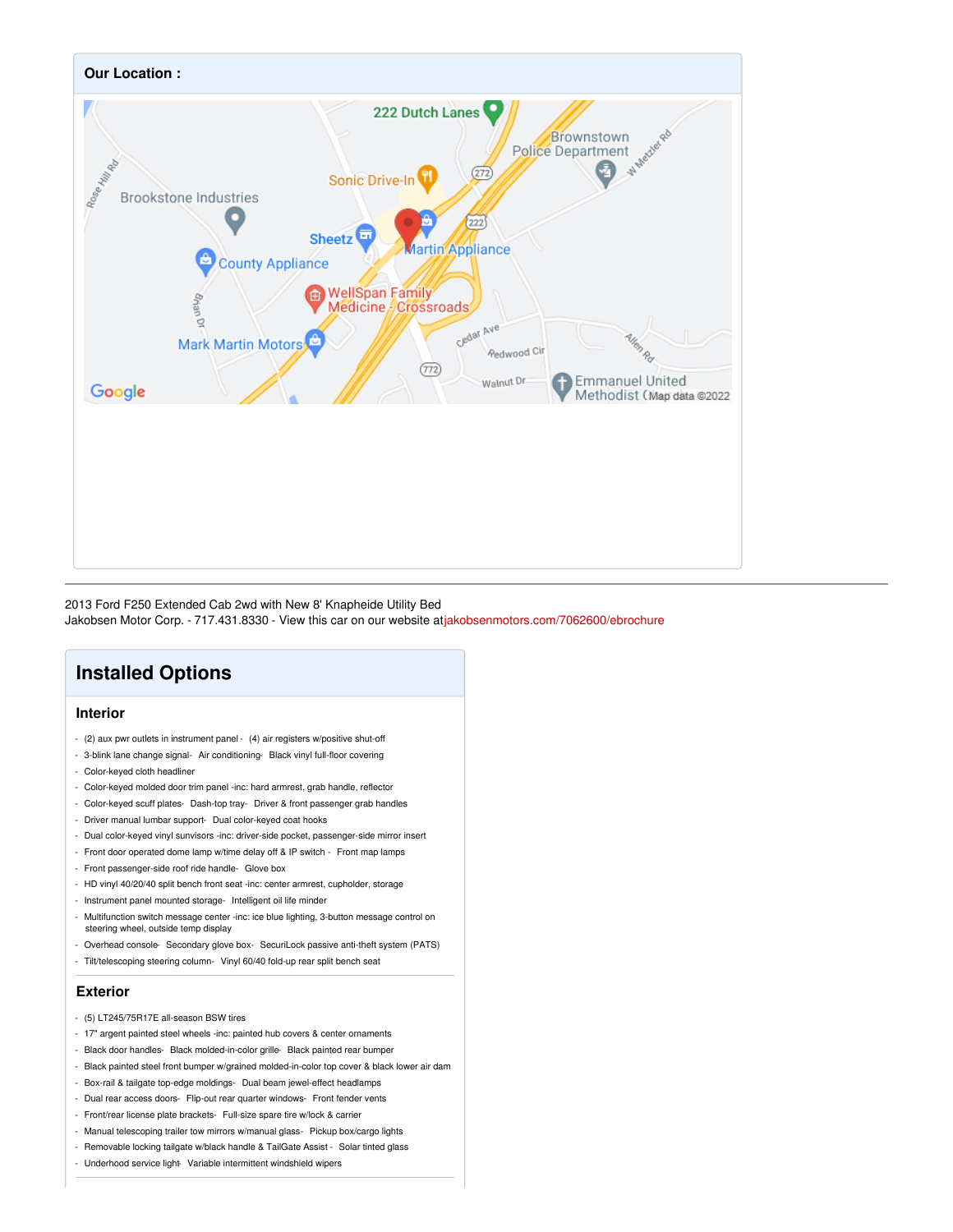#### **Safety**

- (2) aux pwr outlets in instrument panel (4) air registers w/positive shut-off
- 3-blink lane change signal- Air conditioning- Black vinyl full-floor covering
- Color-keyed cloth headliner
- Color-keyed molded door trim panel -inc: hard armrest, grab handle, reflector
- Color-keyed scuff plates- Dash-top tray- Driver & front passenger grab handles
- Driver manual lumbar support- Dual color-keyed coat hooks
- Dual color-keyed vinyl sunvisors -inc: driver-side pocket, passenger-side mirror insert
- Front door operated dome lamp w/time delay off & IP switch Front map lamps
- Front passenger-side roof ride handle- Glove box
- HD vinyl 40/20/40 split bench front seat -inc: center armrest, cupholder, storage
- Instrument panel mounted storage- Intelligent oil life minder
- Multifunction switch message center -inc: ice blue lighting, 3-button message control on steering wheel, outside temp display
- Overhead console- Secondary glove box- SecuriLock passive anti-theft system (PATS)
- Tilt/telescoping steering column- Vinyl 60/40 fold-up rear split bench seat

#### **Mechanical**

- (2) front tow hooks- 12.5K trailer hitch receiver -inc: 2" hitch 157-amp HD alternator
- 2-ton mechanical jack- 3.73 axle ratio (REQ: 996 Engine)
- 6.2L SOHC 16-valve EFI NA V8 flex-fuel engine 72 amp/hr (650 CCA) battery
- 8' pickup box -inc: (4) tie-down hooks, partitionable & stackable storage
- Front stabilizer bar- HD gas shock absorbers Pwr steering w/steering damper
- Rear wheel drive- Stationary elevated engine idle control (SEIC)
- TorqShift 6-speed automatic transmission w/tow/haul mode (REQ: 996 Engine)
- Trailer tow pkg -inc: 7-wire harness w/relays, 7/4 pin combination connector
- Twin I-beam front axle w/coil spring suspension

### **Option Packages**

#### **Factory Installed Packages**

-

-

6.2L SOHC 16-VALVE EFI NA V8 FLEX-FUEL ENGINE

TORQSHIFT 6-SPEED AUTOMATIC TRANSMISSION W/TOW/HAUL MODE

\$235 - CRUISE CONTROL

- AIR CONDITIONING - 3.73 AXLE RATIO

- OXFORD WHITE

-

-

STEEL, HD VINYL 40/20/40 SPLIT BENCH FRONT SEAT -inc: center armrest, cupholder storage

\$235 Option Packages Total